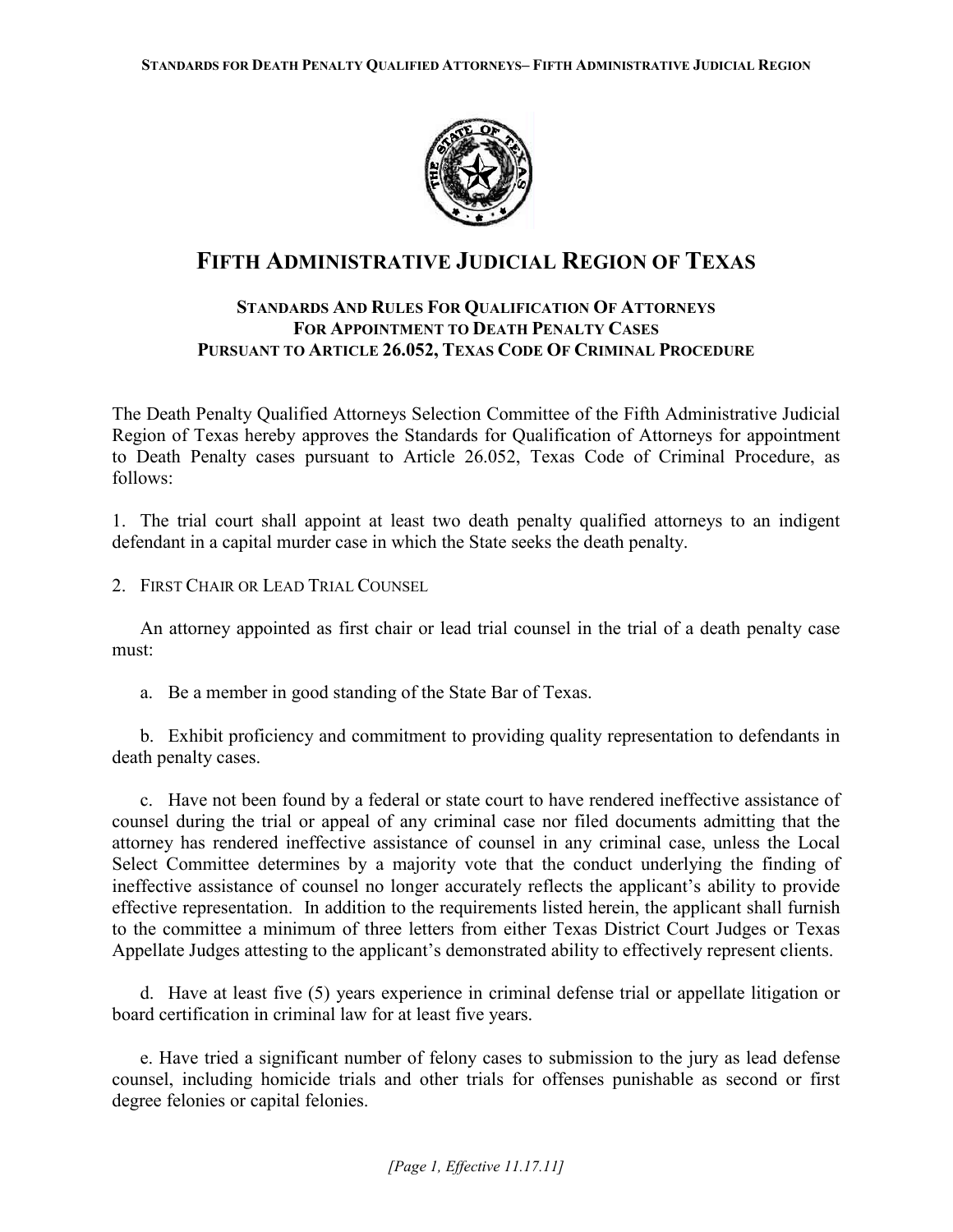- f. Have experience as counsel in at least one death penalty case to submission to the jury.
- g. Have previous experience as a member of the defense trial counsel team in:
	- (1) the direct examination or cross-examination of mental health or forensic expert witnesses; and
	- (2) the investigation and presentation of mitigating evidence at the penalty part of a death penalty trial.

 h. Have participated in continuing legal education courses or other training relating to criminal defense in death penalty cases. Attorneys qualified as lead counsel on death penalty cases must complete 5 hours of death penalty related continuing legal education [CLE] each year. Two of the 5 hours are allowed to be self-study.

 i. Report annually his or her certification that he or she has maintained compliance with all requirements to continue as qualified counsel in death penalty cases.

j. List all cases that applicant has tried before a jury within the last five (5) years.

3. SECOND CHAIR TRIAL COUNSEL

An attorney appointed as second chair in the trial of a death penalty case must:

a. Be a member in good standing of the State Bar of Texas.

 b. Exhibit proficiency in criminal law and commitment to providing quality representation to defendants in death penalty cases.

 c. Have not been found by a federal or state court to have rendered ineffective assistance of counsel during the trial or appeal of any criminal case nor filed documents admitting that the attorney has rendered ineffective assistance of counsel in any criminal case, unless the Local Select Committee determines by a majority vote that the conduct underlying the finding of ineffective assistance of counsel no longer accurately reflects the applicant's ability to provide effective representation. In addition to the requirements listed herein, the applicant shall furnish to the committee a minimum of three letters from either Texas District Court Judges or Texas Appellate Judges attesting to the applicant's demonstrated ability to effectively represent clients.

 d. Have at least five (5) years of experience in criminal trial or appellate litigation or board certification in criminal law.

 e. Have participated in continuing legal education courses or other training related to criminal defense.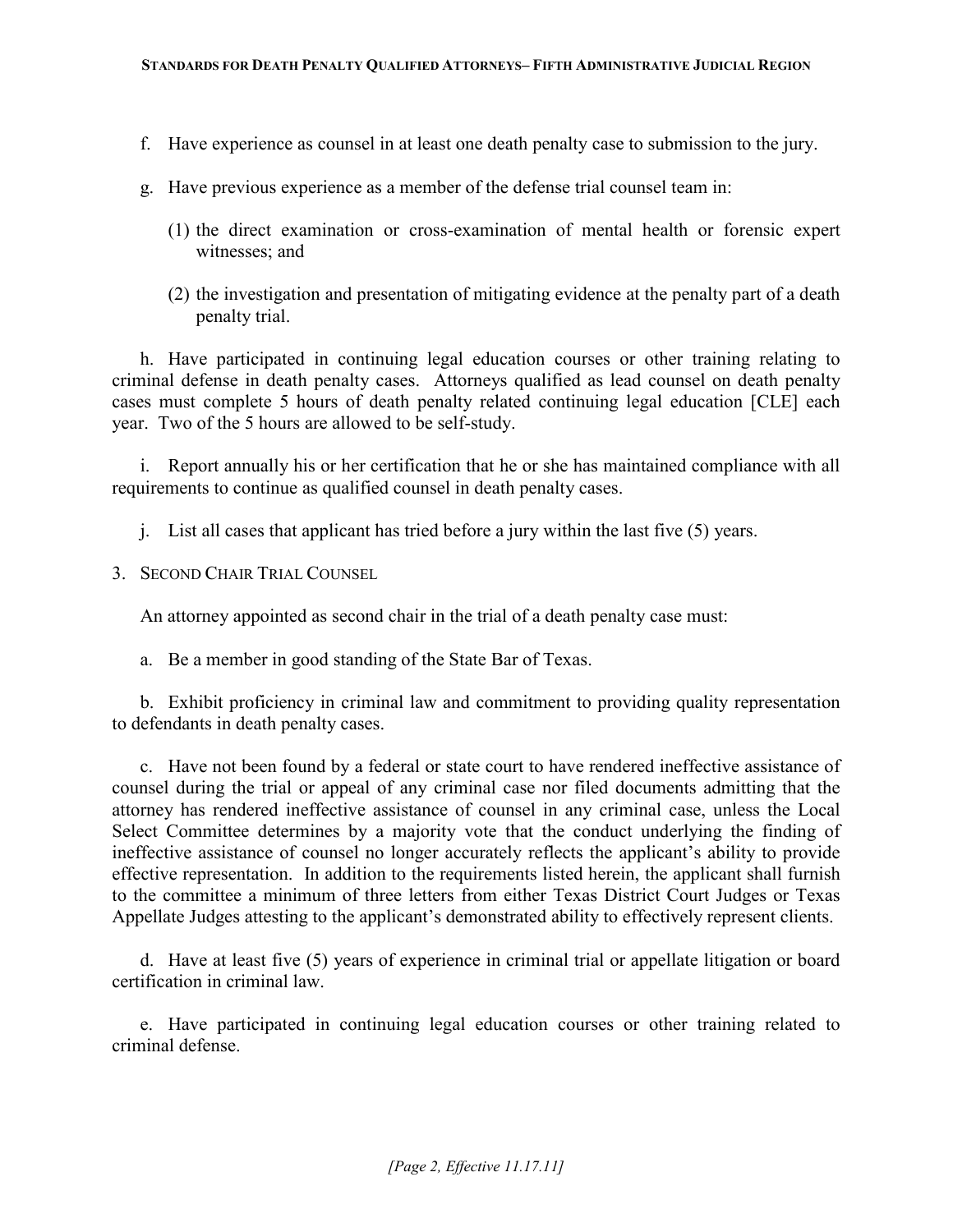f. Have participated in continuing legal education courses or other training relating to criminal defense in death penalty cases. Attorneys qualified as Second Chair counsel on death penalty cases must complete 5 hours of death penalty related continuing legal education [CLE] each year. Two of the 5 hours are allowed to be self-study.

 g. Report annually his or her certification that he or she has maintained compliance with all requirements to continue as qualified counsel in death penalty cases.

h. List all cases that applicant has tried before a jury within the last five (5) years.

4. LEAD APPELLATE COUNSEL

 An attorney appointed as lead appellate counsel in the direct appeal of a death penalty case must:

a. Be a member in good standing of the State Bar of Texas.

 b. Exhibit proficiency and commitment to providing quality representation to defendants in death penalty cases.

 c. Have not been found by a federal or state court to have rendered ineffective assistance of counsel during the trial or appeal of any criminal case nor filed documents admitting that the attorney has rendered ineffective assistance of counsel in any criminal case, unless the Local Select Committee determines by a majority vote that the conduct underlying the finding of ineffective assistance of counsel no longer accurately reflects the applicant's ability to provide effective representation. In addition to the requirements listed herein, the applicant shall furnish to the committee a minimum of three letters from either Texas District Court Judges or Texas Appellate Judges attesting to the applicant's demonstrated ability to effectively represent clients.

 d. Have at least five (5) years experience in criminal trial or appellate litigation or board certification in criminal law for at least five years.

 e. Have tried a significant number of felony cases to submission to the jury as lead defense counsel, including homicide trials and other trials for offenses punishable as second or first degree felonies or capital felonies.

 e. Have experience as counsel in at least one death penalty case that was handled to conclusion.

- f. Have previous experience as a member of the defense trial counsel team in:
- (1) The direct examination or cross-examination of mental health or forensic expert witnesses; and
- (2) The investigation and presentation of mitigating evidence at the penalty phase of a death penalty trial.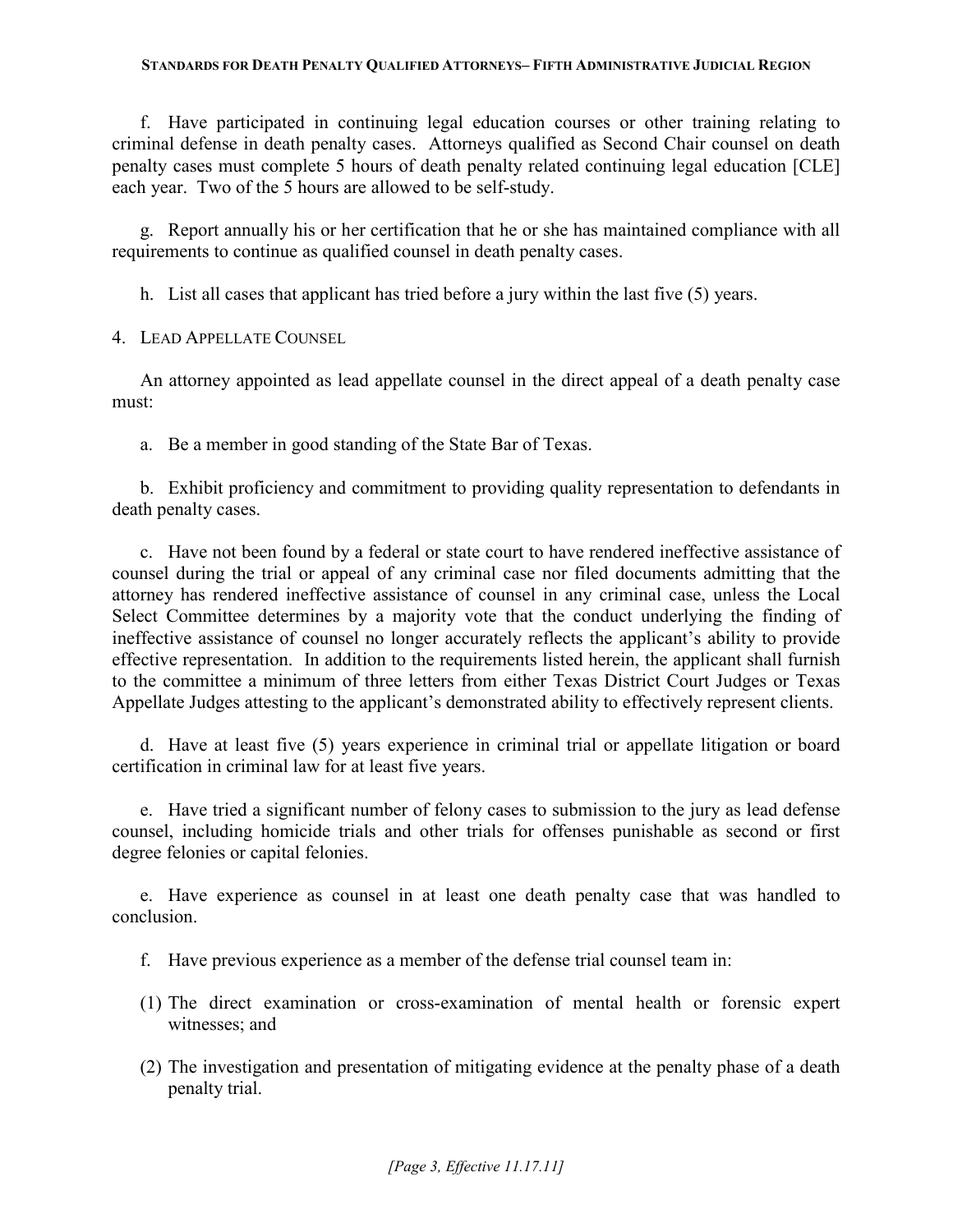g. Have participated in the preparation of appellate briefs for the prosecution or defense, or in the drafting of appellate opinions as a staff attorney for an appellate court, in felony cases, including homicide cases and other cases involving an offense punishable as a capital felony or a felony of the first degree or an offense described by Section 3g (a) (1), Article 42.12.

 h. Have participated in continuing legal education courses or other training relating to criminal defense in death penalty cases. Attorneys qualified as lead appellate counsel in the direct appeal of a death penalty case must complete 5 hours of death penalty related CLE each year. Two of the 5 hours are allowed to be self-study.

 i. Except for good cause, only one counsel may be appointed on the direct appeal of a death penalty case.

### 5. ADDITIONAL COUNSEL

 In order to promote quality representation and to expand and maintain a pool of qualified attorneys, nothing in these standards shall be construed to preclude the appointment of third chair or additional compensated or *pro bono* or volunteer counsel who may, under the supervision of lead counsel and second chair counsel, serve as additional trial counsel in any death penalty case; or, under the supervision of appellate counsel, may serve as additional counsel on appeal in any death penalty case. An attorney applying to a Court to serve in such a capacity is exempt from compliance with these standards. Appointment of additional counsel pursuant to this provision is wholly within the discretion of the trial court. In order to claim credit of such service to qualify as death penalty counsel, such counsel must have attended all pre-trial hearings in the case and all sessions of the trial and must obtain the written certification of first chair counsel or of the Court of such attendance.

### 6. PROCEDURE FOR APPLICATION

 An applicant for inclusion on a list shall complete the application form promulgated by the committee and attach the applicant's resume or professional vita to the application. An application for inclusion on a list shall be submitted for approval to Committee in care of the Fifth Administrative Judicial Region.

 The Presiding Judge of the Fifth Administrative Judicial Region shall submit the name of the applicant and a copy of the applicant's application to the committee for approval. An applicant shall be included on an appropriate list by the vote of a majority of the members of the committee.

### 7. PERIODIC REVIEW BY COMMITTEE

 Placement on any list is for a period beginning January 1 or upon approval of an application, whichever is later and ending December 31 of the  $2<sup>nd</sup>$  anniversary of approval. On or before December 1 of each year, an attorney placed on the list of attorneys qualified for appointment in death penalty cases must present proof to the committee that the attorney has successfully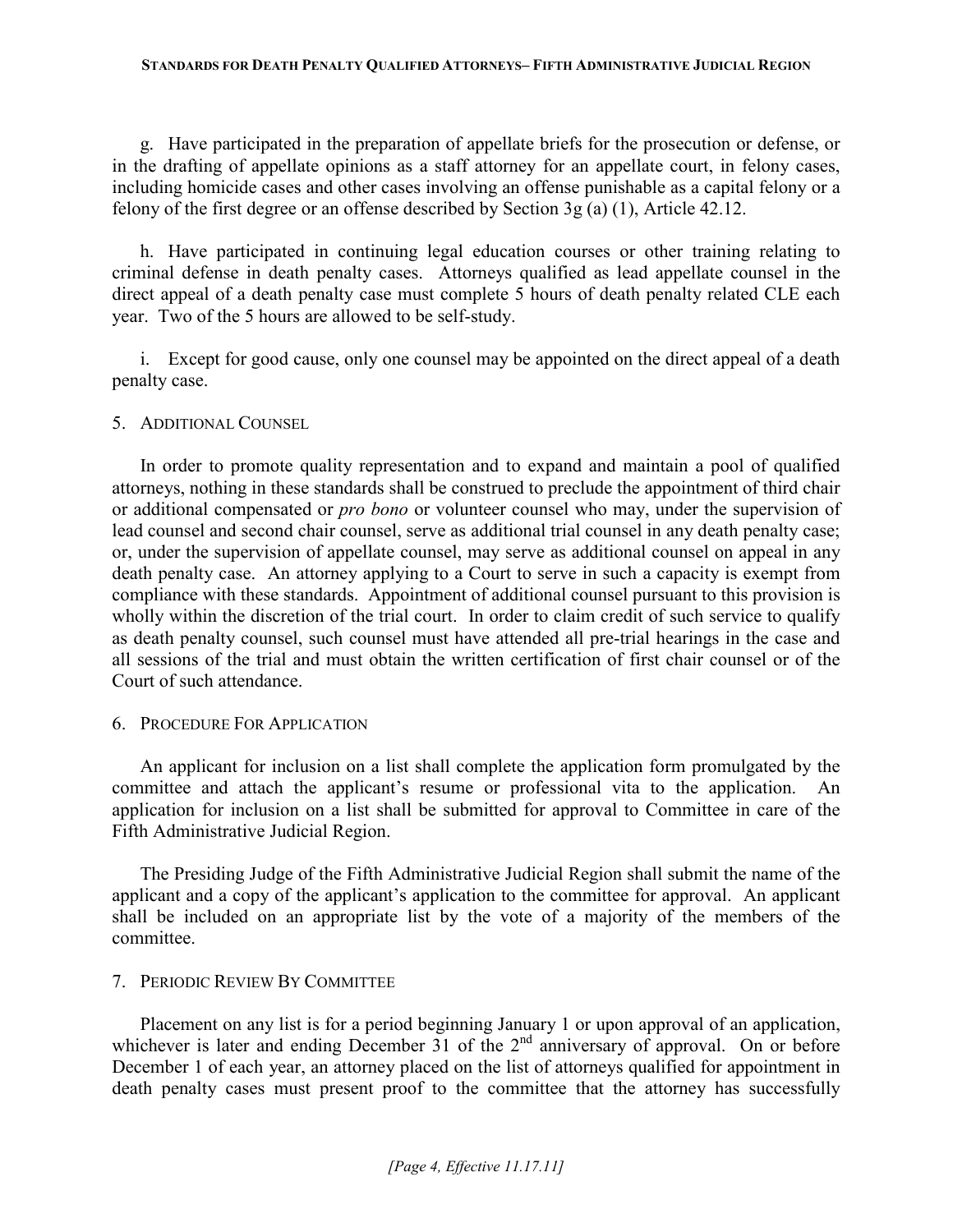completed the minimum continuing legal education requirements of the State Bar of Texas, including a course or other form of training specific to the defense of death penalty cases within the twelve month period immediately preceding the request for recertification. Attorneys placed on the list for lead trial counsel and/or lead appellate counsel shall be required to obtain not less than six hours of continuing legal education specific to the defense of death penalty cases.

 Proof shall be submitted in a manner determined by the committee. The committee shall remove an attorney's name from the list of qualified attorneys if the attorney fails to provide the committee with proof of completion of the continuing legal education requirements or for any noncompliance or violation of the standards for qualification as a death penalty counsel.

 The Region Selection Committee shall annually review the list of attorneys posted to ensure that each listed attorney satisfies the foregoing requirements.

 If at any time prior to recertification an attorney no longer complies with one or more requirements to be maintained on a list for which the attorney has previously qualified, the attorney shall report, in writing, the attorney's noncompliance to the Presiding Judge of the Fifth Administrative Judicial Region, whereupon, the attorney shall be removed by the committee from any list for which the attorney no longer qualifies. An attorney may be removed from a list by a majority vote of the Local Selection Committee if the committee determines as follows: that the attorney no longer meets the objective qualifications for said list, or that the attorney is no longer fully competent to adequately handle the category of cases associated with said list, or that the attorney no longer exhibits proficiency and commitment to providing quality representation to defendants, or that the attorney has not complied with continuing legal education requirements of applicable law.

### 8. COMPENSATION OF COUNSEL AND OTHER EXPENSES

 a. First chair or lead counsel and Appellate counsel shall be compensated at the rate of \$200.00 per hour for in-court and out-of-court work.

 b. Second chair counsel shall be compensated at the rate of \$150.00 per hour for in-court and out-of-court work.

 c. Counsel shall be reimbursed for necessary expenses, including travel and housing, according to the rates approved by the Comptroller of Public Accounts.

 d. Counsel shall be reimbursed for investigatory costs, unless the Court authorizes direct payment to authorized investigators.

 e. Counsel shall be reimbursed for expert witness costs, unless the Court authorizes direct payment to authorized experts.

 f. Until the State files a written election not to seek the death penalty in a case, counsel shall be paid in a capital murder case as if the State were to seek the death penalty. After the State